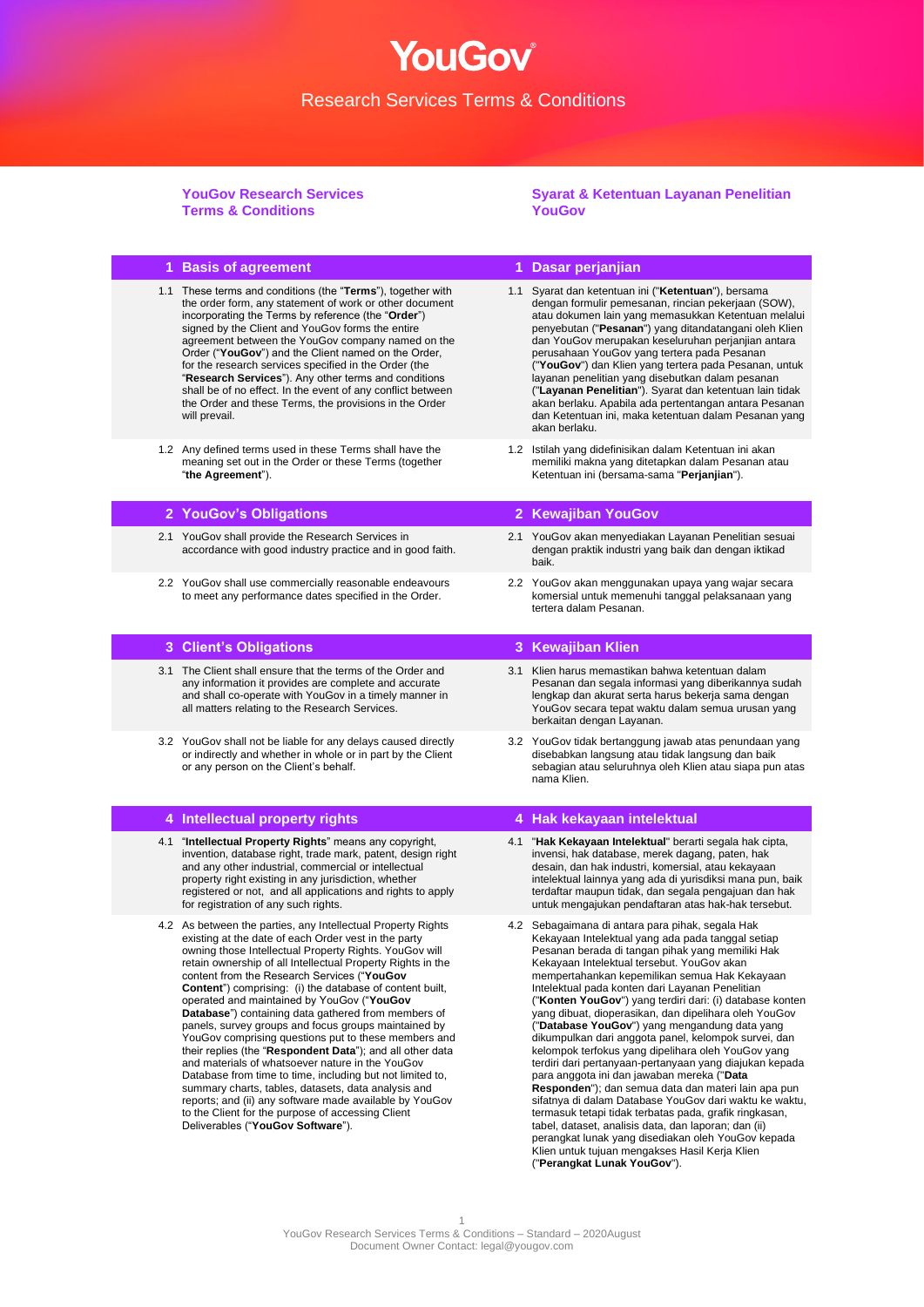- 4.3 Subject to YouGov's Intellectual Property Rights in the YouGov Content, all survey reports delivered by YouGov to the Client as part of the Research Services ("**Client Deliverables**") will be the property of the Client. YouGov grants to the Client a non-exclusive, irrevocable, royaltyfree, non-sub licensable licence to use the YouGov Content only to the extent that such use is necessary to use the Client Deliverables as permitted under this Agreement.
- 4.4 Nothing in this Agreement shall be construed as allowing the use of the Research Services, Client Deliverables, YouGov Content or any extracts from the Client Deliverables, to create a derivative work, product or service which:
- 4.4.1 infringes the Intellectual Property Rights of YouGov or its licensors;
- 4.4.2 is a commercially competitive work, product or service or part thereof which competes with or could be substituted for a work, product or service provided by YouGov; or
- 4.4.3 otherwise damages the commercial interests of YouGov. 4.4.3 merusak kepentingan komersial YouGov.

- 5.1 The Client may publish, communicate and make available to the public, via the internet or other publicly accessible electronic media, press releases and other documents making reference to YouGov as the source of the research ("**Public Document(s)**") provided that the Client complies with the following quality assurance process:
- 5.1.1 the Client sends a draft of the Public Document to YouGov as an email attachment to YouGov's email address as shown on the Order;
- 5.1.2 YouGov will review for accuracy in relation to the description of the methodology used and respond with material corrections by email to the Client within 2 working days of receipt (provided that it is two sides of A4 or less and the Client acknowledges that it will take longer if the Public Document is longer than two sides of  $A4$ ):
- 5.1.3 the Client may publish the Public Document incorporating YouGov's corrections, with attribution to YouGov as the source research agency;
- 5.1.4 where Research Services are being provided in the UK, the Client acknowledges that YouGov, as a member of the UK British Polling Council, is required to, and will, display data tables relating to the Public Document on YouGov's online platform; and
- 5.1.5 all Public Documents must contain an attribution to YouGov in the following form: "Source: [insert YouGov company name] [insert year of creation] © All rights reserved" but YouGov reserves the right to waive or prohibit such acknowledgement.
	- 5.2 If for any reason a Public Document is made public without undergoing the process set out in this clause, YouGov reserves the right to issue a press release with a version of the Public Document incorporating YouGov's corrections (and may include some, or all, of the information set out below); and
- 4.3 Tunduk pada Hak Kekayaan Intelektual YouGov dalam Konten YouGov, semua laporan survei yang diserahkan oleh YouGov kepada Klien sebagai bagian dari Layanan Penelitian ("**Hasil Kerja Klien**") akan menjadi milik Klien. YouGov memberi Klien lisensi non-eksklusif, tidak dapat dicabut kembali, bebas royalti, dan tidak dapat disublisensikan untuk menggunakan Konten YouGov hanya sejauh penggunaan tersebut diperlukan untuk menggunakan Hasil Kerja Klien sebagaimana diperbolehkan menurut Perjanjian ini.
- 4.4 Tidak ada satu pun dalam Perjanjian ini yang ditafsirkan sebagai mengizinkan penggunaan Layanan Penelitian, Hasil Kerja Klien, Konten YouGov, atau petikan apa pun dari Hasil Kerja Klien untuk membuat karya, produk, atau layanan turunan yang:
- 4.4.1 melanggar Hak Kekayaan Intelektual YouGov atau pemberi lisensinya;
- 4.4.2 merupakan karya, produk, atau layanan komersial saingan atau bagiannya yang bersaing dengan atau dapat digantikan dengan karya, produk, atau layanan yang disediakan oleh YouGov; atau
- 

## **5 Publication approval service 5 Layanan persetujuan publikasi**

- 5.1 Klien dapat menerbitkan, mengomunikasikan, dan menyediakan untuk umum, melalui internet atau media elektronik yang bisa diakses oleh umum lainnya, siaran pers, dan dokumen lainnya yang menyebutkan YouGov sebagai sumber penelitian ("**Dokumen Publik**") asalkan Klien mematuhi proses penjaminan mutu berikut:
- 5.1.1 Klien mengirimkan draf Dokumen Publik kepada YouGov sebagai lampiran email ke alamat email YouGov yang tertera dalam Pesanan;
- 5.1.2 YouGov akan meninjau keakuratan terkait dengan keterangan metodologi yang digunakan dan menanggapi dengan koreksi material melalui email kepada Klien dalam waktu 2 hari kerja sejak diterima (asalkan panjangnya dua sisi kertas A4 atau kurang dan Klien mengakui bahwa diperlukan waktu lebih lama jika panjang Dokumen Publik lebih dari dua sisi kertas A4);
- 5.1.3 Klien dapat menerbitkan Dokumen Publik yang memasukkan koreksi YouGov, dengan menyebutkan YouGov sebagai lembaga penelitian sumber;
- 5.1.4 5apabila Layanan Penelitian disediakan di Inggris Raya, Klien mengakui bahwa YouGov, sebagai anggota dari UK British Polling Council, diwajibkan untuk, dan akan, menampilkan tabel data mengenai Dokumen Publik tersebut di platform online YouGov; dan
- 5.1.5 semua Dokumen Publik harus memuat atribusi ke YouGov dalam bentuk berikut: "Sumber: [masukkan nama perusahaan YouGov] [masukkan tahun pembuatan] © Hak cipta dilindungi undang-undang", tetapi YouGov berhak untuk melepaskan atau melarang pengakuan tersebut.
- 5.2 Jika karena alasan apa pun Dokumen Publik dipublikasikan untuk umum tanpa menjalani proses yang tercantum dalam klausul ini, YouGov berhak menerbitkan siaran pers dengan versi Dokumen Publik yang memasukkan koreksi YouGov (dan dapat menyertakan beberapa, atau semua, informasi yang tercantum di bawah ini); dan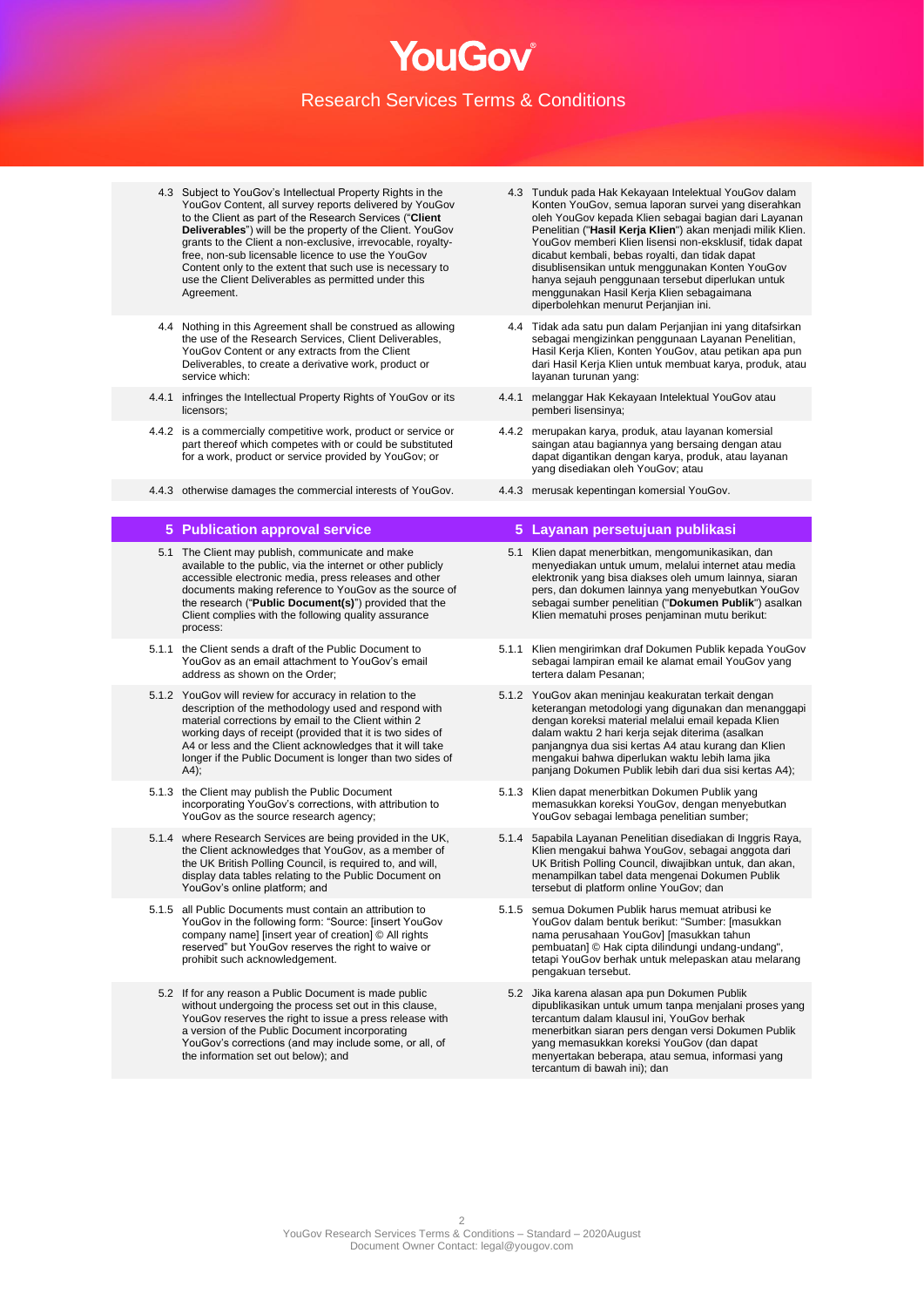NOF JI IC

5.3 Notwithstanding its confidentiality obligations, YouGov may, upon becoming aware of publication, at its discretion release any information from a survey that sets data published by the Client into context, including but not limited to, sampling and weighting data, the precise questions asked, the full answer options provided to respondents, and the percentages of people, both overall and in the relevant subgroups, who responded to each answer option.

- 6.1 All fees, charges and expenses will be set out in the Order, and quoted, invoiced and payable in the currency stated on the Order.
- 6.2 YouGov shall invoice the Client as set out in the Order. If the Order does not set out the invoicing schedule, YouGov shall invoice the Client in full on completion of the Research Services.
- 6.3 All invoices are payable in full within 30 days from the date an invoice is received.
- 6.4 All fees are subject to the addition of applicable sales tax or service tax, which the Client shall pay to YouGov at the prevailing rate.
- 6.5 The fees are exclusive of all disbursements and other incidental expenses incurred by YouGov on behalf of the Client with the Client's prior written approval.
- 6.6 All amounts due from the Client under this Agreement shall be paid in full without any set-off, counterclaim, deduction or withholding (other than any deduction or withholding of tax as required by law). If any such withholding or deduction is required, the Client shall, when making the payment to which the withholding or deduction relates, pay YouGov such additional amount as will ensure that YouGov receives the same total amount that it would have received if no such withholding or deduction had been required.
- 6.7 Without prejudice to YouGov's other rights, YouGov reserves the right to:
- 6.7.1 charge interest, including compound interest, at the maximum annual rate permitted by law, on any invoice remaining unpaid 30 days from the date the invoice is received; and/or
- 6.7.2 suspend performance in the event that the Client fails, or in YouGov's reasonable opinion it appears that the Client is likely to fail, to make payment when due under this Agreement or any other agreement with YouGov. The Client will be liable for fees charged by collection agencies for overdue invoices.
- 6.8 Where the Client is an agent for a third party end client it contracts as principal and will be primarily liable for all payments due under the Order.

5.3 Terlepas dari kewajiban kerahasiaannya, YouGov dapat, setelah mengetahui adanya publikasi tersebut, dengan kebijaksanaannya sendiri, merilis informasi dari survei yang meletakkan data yang diterbitkan oleh Klien dalam konteksnya, termasuk tetapi tidak terbatas pada, data pengambilan sampel dan pembobotan, pertanyaan persis yang diajukan, opsi jawaban lengkap yang diberikan kepada responden, dan persentase orang, baik keseluruhan dan dalam subkelompok terkait, yang menanggapi setiap opsi jawaban.

### **6 Fees and payment 6 Biaya dan pembayaran**

- 6.1 Semua biaya, ongkos, dan pengeluaran akan dicantumkan dalam Pesanan dan dinyatakan, ditagihkan, dan dibayarkan dalam mata uang yang disebutkan dalam Pesanan.
- 6.2 YouGov harus mengirimkan faktur kepada Klien sebagaimana tercantum dalam Pesanan. Jika Pesanan tidak mencantumkan jadwal pengiriman faktur, YouGov akan mengirimkan faktur tagihan penuh kepada Klien setelah selesainya Layanan Penelitian.
- 6.3 Semua faktur harus dibayar secara penuh dalam waktu 30 hari sejak tanggal faktur diterima.
- 6.4 Semua biaya dikenai tambahan pajak penjualan atau pajak jasa yang berlaku, yang harus dibayarkan oleh Klien kepada YouGov dengan tarif yang berlaku.
- 6.5 Biaya-biaya ini belum termasuk semua pembayaran dan biaya insidental lain yang dikeluarkan oleh YouGov atas nama Klien dengan persetujuan tertulis sebelumnya dari Klien.
- 6.6 Semua jumlah terutang dari Klien menurut Perjanjian ini harus dibayar secara penuh tanpa pengalihan, gugatan balik, potongan, atau pemungutan (selain potongan atau pemungutan pajak sebagaimana diwajibkan oleh undang-undang). Jika pemungutan atau potongan tersebut diwajibkan, Klien harus, ketika melakukan pembayaran yang berkaitan dengan pemungutan atau potongan tersebut, membayarkan jumlah tambahan tersebut kepada YouGov sehingga akan memastikan bahwa YouGov menerima total jumlah yang sama dengan yang seharusnya diterimanya jika pemungutan atau potongan tersebut tidak diwajibkan.
- 6.7 Tanpa mengurangi hak-hak YouGov lainnya, YouGov berhak untuk:
- 6.7.1 mengenakan bunga, termasuk bunga majemuk, dengan tarif tahunan maksimum yang diperbolehkan oleh undang-undang, pada faktur yang belum terbayar 30 hari sejak tanggal faktur diterima; dan/atau
- 6.7.2 menangguhkan pelaksanaan pekerjaan apabila Klien gagal, atau dalam pendapat wajar YouGov tampaknya Klien kemungkinan akan gagal, untuk melakukan pembayaran ketika jatuh tempo menurut Perjanjian ini atau perjanjian lain apa pun dengan YouGov. Klien bertanggung jawab atas biaya yang dikenakan oleh lembaga penagihan atas faktur yang terlambat dibayar.
- 6.8 Apabila Klien adalah agen untuk klien akhir pihak ketiga yang dikontraknya sebagai prinsipal dan akan terutama bertanggung jawab atas semua pembayaran yang harus dibayarkan menurut Pesanan.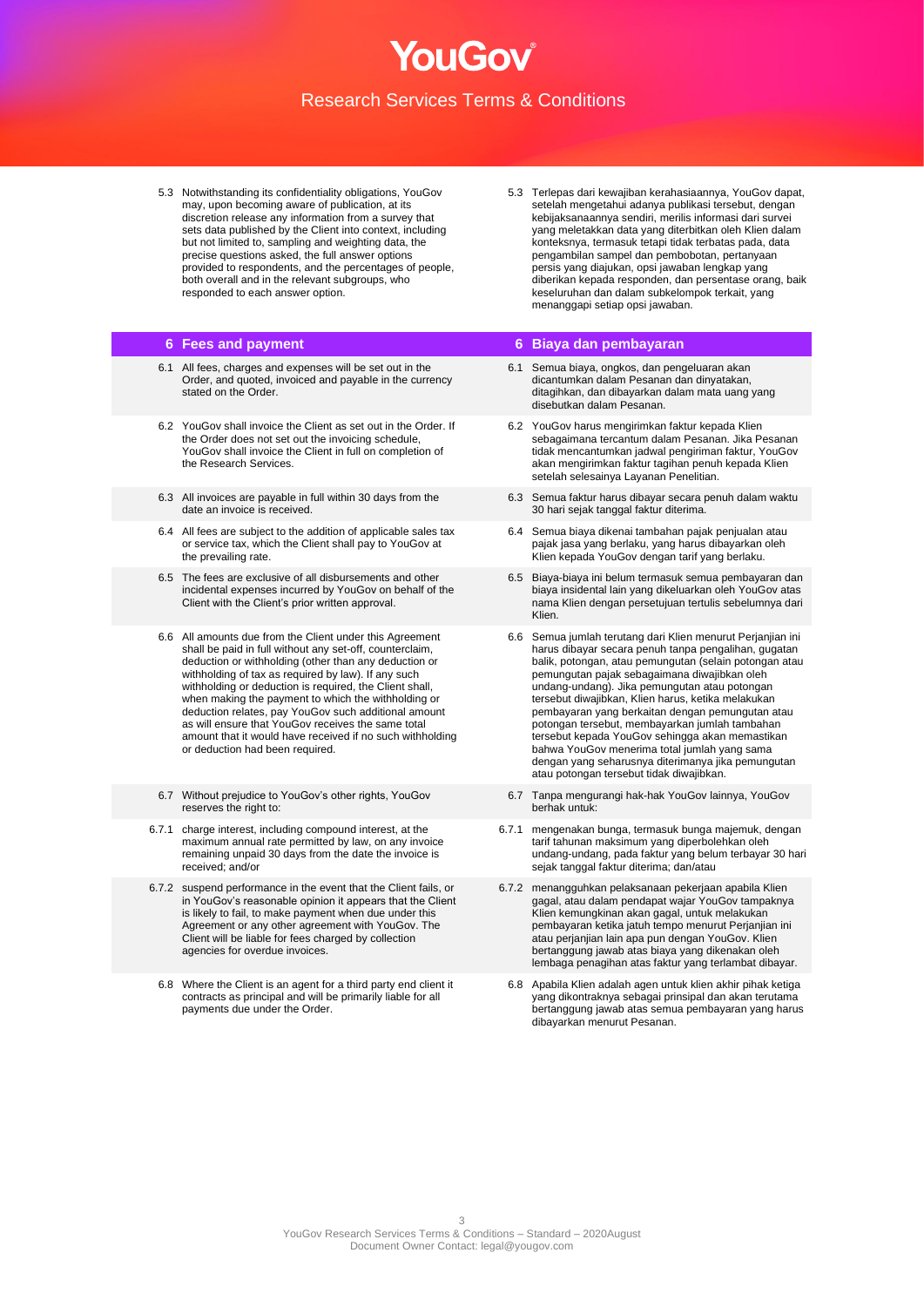## NOF JI IC Research Services Terms & Conditions

## **7 Confidential Information 7 Informasi Rahasia**

- 7.1 "Confidential Information" means the information (tangible or intangible) exchanged between the parties, which is (i) marked "confidential" or "proprietary" at the time of disclosure by the disclosing party; or (ii) by its nature or content or the circumstances surrounding disclosure is reasonably distinguishable as confidential or proprietary by the receiving party. Confidential Information includes, without limitation, information regarding the disclosing party's technology, designs, techniques, research, know-how, trade secrets, specifications, product plans, pricing, customer information, user data, current or future strategic information, current or future business plans, policies or practices, employee information, and other confidential or proprietary business and technical information.
- 7.2 Subject to clause 5.3, each of YouGov and the Client will keep confidential and will not disclose to any third party(other than its legal and financial advisors) any Confidential Information relating to the business and/or operations of the other party that is disclosed by or on behalf of the other party. This obligation will not apply to any information that is trivial, was known to the receiving party before disclosure, is in the public domain other than through breach of this clause or is required to be disclosed by a court, regulator or other competent authority or body.

- 8.1 Each party agrees to comply with applicable data protection laws in relation to the Research Services.
- 8.2 In the event that a party (as data controller) requires the other party to process its personal data (as data processor) the parties will execute a separate written contract which specifies the nature of the processing due to take place and each party's responsibilities and obligations.
- 8.3 Unless otherwise specified in the Order, Client Deliverables do not contain personal data and the Client undertakes that it will not (nor attempt), alone or using a third party, to re-identify any individuals or otherwise create personal data using those materials (whether in combination with other data or otherwise).

- 9.1 Nothing in this Agreement will operate to exclude or limit either party's liability for death or personal injury caused by its negligence, fraud or fraudulent misrepresentation; or either party's liability under any indemnity it gives under this Agreement; or any other liability that cannot be limited or excluded by law.
- 9.2 Subject to clause 9.1, neither party shall be liable for any loss of: data; reputation; goodwill or opportunity; loss of or failure to realise expected profit, revenue, savings or any other form of pure economic loss, whether any such loss is direct or indirect; or any form of indirect, special, incidental, punitive or consequential loss or damages and, in each case, however arising.

- 7.1 "Informasi Rahasia" berarti informasi (berwujud atau tidak berwujud) yang dipertukarkan di antara pihak, yang (i) ditandai "rahasia" atau "milik perusahaan" pada saat diungkapkan oleh pihak pengungkap; atau (ii) karena sifat atau isinya atau kondisi seputar pengungkapannya secara wajar dapat dibedakan sebagai rahasia atau milik perusahaan oleh pihak penerima. Informasi Rahasia mencakup, tetapi tidak terbatas pada, informasi mengenai teknologi, desain, teknik, penelitian, pengetahuan, rahasia dagang, spesifikasi, rencana produk, harga, informasi pelanggan, data pengguna, informasi strategis saat ini atau masa depan, rencana bisnis saat ini atau masa depan, kebijakan atau praktik, informasi karyawan, atau informasi bisnis dan teknis rahasia atau milik perusahaan lainnya yang merupakan milik pihak pengungkap.
- 7.2 Tunduk pada klausul 5.3, masing-masing dari YouGov dan Klien akan menjaga kerahasiaan dan tidak akan mengungkapkan kepada pihak ketiga mana pun (selain penasihat hukum dan keuangannya) segala Informasi Rahasia mengenai bisnis dan/atau operasi pihak lainnya yang diungkapkan oleh atau atas nama pihak lain tersebut. Kewajiban ini tidak akan berlaku untuk informasi yang sepele, sudah diketahui oleh pihak penerima sebelum pengungkapan, berada di dalam domain publik selain karena pelanggaran atas klausul ini, atau diwajibkan untuk diungkapkan oleh pengadilan, lembaga regulasi, atau pihak atau badan berwenang yang kompeten lainnya.

## **8 Data protection 8 Perlindungan data**

- 8.1 Masing-masing pihak setuju untuk mematuhi undangundang perlindungan data yang berlaku terkait dengan Layanan Penelitian.
- 8.2 Apabila satu pihak (sebagai pengendali data) mengharuskan pihak lainnya untuk memproses data pribadinya (sebagai pemroses data), para pihak akan membuat kontrak tertulis terpisah yang menguraikan sifat dari pemrosesan yang akan dilakukan dan tanggung jawab serta kewajiban masing-masing pihak.
- 8.3 Kecuali disebutkan sebaliknya dalam Pesanan, Hasil Kerja Klien tidak mengandung data pribadi dan Klien menyatakan bahwa ia tidak akan (atau tidak akan berupaya), sendiri atau menggunakan pihak ketiga, untuk mengidentifikasi ulang individu mana pun atau membuat data pribadi menggunakan materi tersebut (baik digabungkan dengan data lain atau lainnya).

### **9 Exclusions and limitations of liability 9 Pengecualian dan batasan kewajiban**

- 9.1 Tidak ada satu pun dalam Perjanjian ini yang akan mengecualikan atau membatasi kewajiban masingmasing pihak atas kematian atau cedera pribadi yang disebabkan oleh kelalaian, kecurangan, atau pengungkapan keliru yang curang olehnya; atau kewajiban kedua belah pihak menurut ganti rugi yang diberikannya berdasarkan Perjanjian ini; atau kewajiban lain yang tidak dapat dibatasi atau dikecualikan menurut undang-undang.
- 9.2 Tunduk pada klausul 9.1, kedua belah pihak tidak bertanggung jawab atas hilangnya: data; reputasi; iktikad baik atau kesempatan; hilangnya atau kegagalan untuk mewujudkan laba, pendapatan, penghematan yang diperkirakan, atau bentuk kerugian ekonomi murni lainnya, baik kehilangan tersebut bersifat langsung atau tidak langsung; atau merupakan kehilangan atau kerugian tidak langsung, khusus, insidental, punitif, atau konsekuensial dan, dalam tiap-tiap kasus, bagaimana pun timbulnya.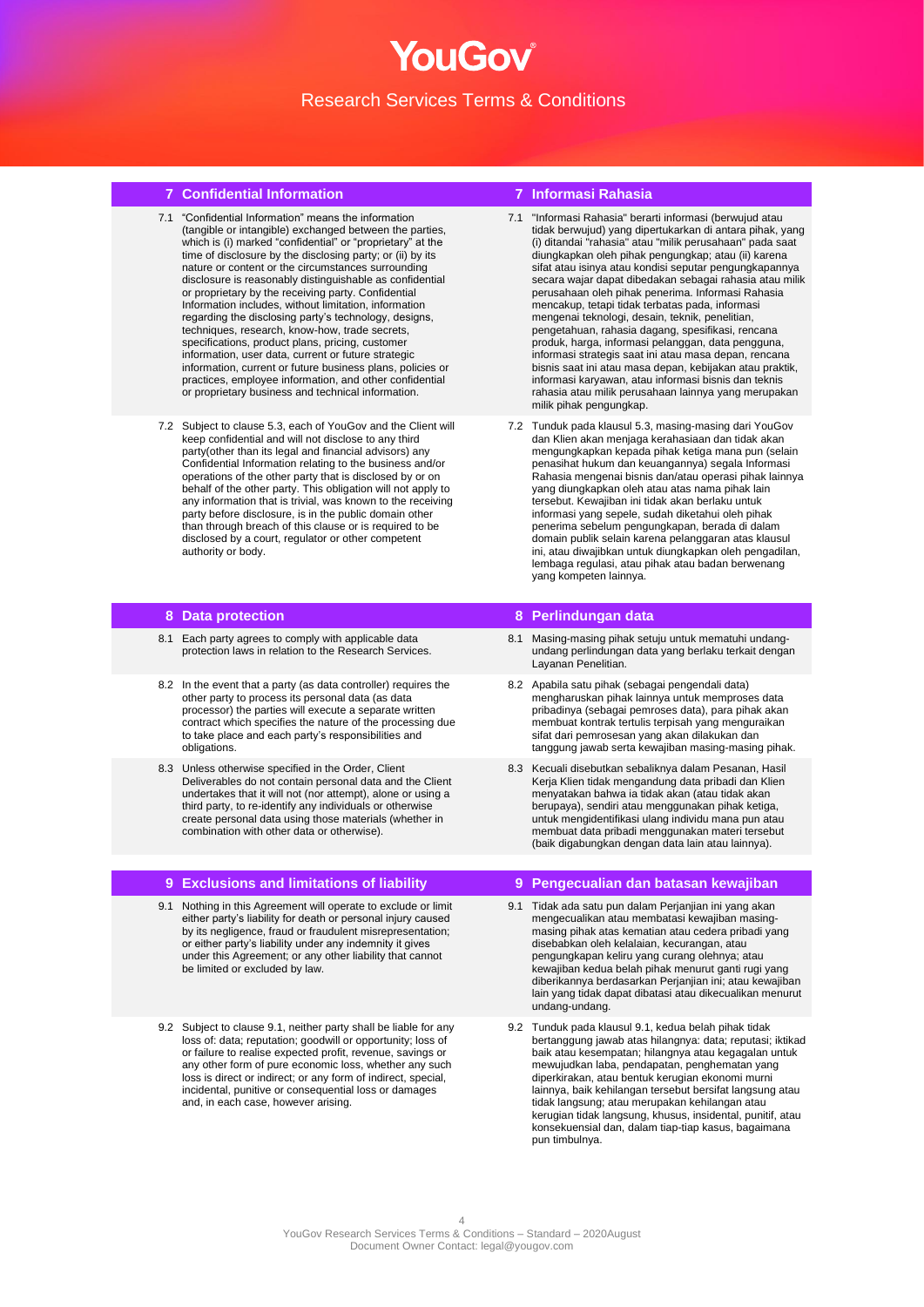- 9.3 Subject to clauses 9.1 and 9.2, YouGov's maximum aggregate liability to the Client for all claims (whether arising in contract, tort, breach of statutory duty or otherwise) under an Order or in relation to any Research Services, whether in respect of a single event, series of connected events or of unconnected events, shall not exceed an amount equal to one hundred per cent (100%) of the total amount of the fees paid by the Client under the relevant Order in the year in which the claim is made.
- 9.4 YouGov does not predict or assure any particular substantive results of its research in advance and makes no warranty, express or implied, as to the Research Services or the results provided, or the suitability of the Research Services for the Client's purposes.
- 9.5 YouGov accepts no liability for any loss suffered by the Client or by any third party (including but not limited to any client or customer of the Client) as a direct or indirect result of its use of any of data or of making any business decision, or refraining from making any such decision, based wholly or partly on the data, expression of opinion, statement or other information provided to the Client as part of the Research Services or arising from the interpretation by the Client or any third party of reports or of other data furnished by YouGov and the Client shall indemnify YouGov accordingly.
- 9.6 The Client shall also indemnify YouGov and its officers, directors, and/ or employees against any loss, damage or other liability (including costs and expenses) suffered as a result of any claim or proceedings arising in connection with the use by, or on behalf of the Client, of survey results for the purposes of: (i) comparative advertising claims; (ii) investment offerings; (iii) all litigation, including all costs connected with YouGov serving as an expert witness, where legally required by operation of law; and/or (iv) political lobbying work.
- 9.7 All warranties, guarantees, conditions or representations relating to the Research Services other than those expressly set out in these Terms (if any) are excluded to the fullest extent permitted by law, whether express, implied, oral or written.
- 9.8 Without prejudice to clause 9.6, and unless required by operation of law, the Client agrees not to call YouGov, its directors, officers and/ or group companies as a witness in any legal proceedings.

- 10.1 Without affecting any other right or remedy available to it. YouGov may terminate this Agreement with immediate effect by giving written notice to the Client if:
- 10.1.1 the Client fails to pay any sum due under this Agreement when it falls due;
- 10.1.2 in YouGov's reasonable opinion, association with the Client is likely to bring YouGov into disrepute;
- 10.1.3 the Client is acquired by, or itself acquires, a competitor or competing business of YouGov; or
- 
- 10.2 Subject to clause 10.1, either party may terminate this Agreement immediately by giving written notice to the other party if the other party:
- 9.3 Tunduk pada klausul 9.1 dan 9.2, kewajiban agregat maksimum YouGov kepada Klien atas semua klaim (baik timbul dalam kontrak, di luar kontrak, pelanggaran kewajiban hukum, atau lainnya) menurut Pesanan atau terkait dengan Layanan Penelitian apa pun, baik berkenaan dengan satu peristiwa, serangkaian peristiwa yang berhubungan, atau serangkaian peristiwa yang tidak berhubungan, tidak akan melebihi jumlah yang setara dengan seratus persen (100%) dari total jumlah biaya yang dibayarkan oleh Klien menurut Pesanan terkait pada tahun ketika klaim tersebut dibuat.
- 9.4 YouGov tidak memprediksi atau menjamin hasil substantif tertentu apa pun dari penelitiannya sebelumnya dan tidak membuat jaminan, tersurat maupun tersirat, terkait dengan Layanan Penelitian atau hasil yang diberikan, atau kesesuaian Layanan Penelitian untuk tujuan Klien.
- 9.5 YouGov tidak bertanggung jawab atas kerugian yang diderita oleh Klien atau pihak ketiga mana pun (termasuk tetapi tidak terbatas pada klien atau pelanggan Klien) sebagai akibat langsung atau tidak langsung dari penggunaan data atau pembuatan keputusan bisnis, atau menahan diri dari membuat keputusan semacam itu, berdasarkan sepenuhnya atau sebagiannya pada data, pernyataan opini, pernyataan atau informasi lain yang diberikan kepada Klien sebagai bagian dari Layanan Penelitian atau timbul dari interpretasi oleh Klien atau pihak ketiga atas laporan atau atas data lain yang disuguhkan oleh YouGov dan Klien akan mengganti rugi YouGov dengan sesuai.
- 9.6 Klien juga akan mengganti rugi YouGov dan pejabat, direktur, dan/atau karyawannya atas kerugian, kerusakan, atau kewajiban lain (termasuk biaya dan pengeluaran) yang diderita akibat klaim atau proses hukum yang timbul sehubungan dengan penggunaan oleh, atau atas nama Klien, atas hasil survei untuk tujuan: (i) klaim iklan komparatif; (ii) penawaran investasi; (iii) semua litigasi, termasuk semua biaya yang terkait dengan YouGov menjadi saksi ahli, apabila secara sah diwajibkan demi hukum; dan/atau (iv) upaya lobi politik.
- 9.7 Semua garansi, jaminan, ketentuan, atau pernyataan yang berkaitan dengan Layanan Penelitian selain yang secara tegas tercantum dalam Ketentuan ini (jika ada) dikecualikan sejauh diizinkan oleh undang-undang, baik tersurat, tersirat, lisan, atau tertulis.
- 9.8 Tanpa mengabaikan klausul 9.6, dan kecuali diwajibkan demi hukum, Klien setuju untuk tidak memanggil YouGov, direktur, pejabat, dan/atau grup perusahaannya sebagai saksi dalam proses hukum apa pun.

### **10 Termination and effect of termination 10 Pengakhiran dan dampak pengakhiran**

- 10.1 Tanpa memengaruhi hak atau pemulihan lain yang tersedia baginya, YouGov dapat mengakhiri Perjanjian ini yang berlaku serta-merta dengan memberikan pemberitahuan tertulis kepada Klien jika:
- 10.1.1 Klien gagal membayar jumlah yang harus dibayarkan menurut Perjanjian ini ketika jatuh tempo;
- 10.1.2 dalam pendapat wajar YouGov, keterkaitan dengan Klien kemungkinan membawa nama buruk bagi YouGov;
- 10.1.3 Klien diakuisisi oleh, atau mengakuisisi, pesaing atau bisnis yang bersaing dengan YouGov; atau
- 10.1.4 the Client breaches their obligations in clause 3.1. 10.1.4 Klien melanggar kewajiban mereka dalam klausul 3.1.
	- 10.2 Tunduk pada klausul 10.1, kedua belah pihak dapat mengakhiri Perjanjian ini dengan segera dengan memberikan pemberitahuan tertulis kepada pihak lainnya jika pihak lainnya tersebut: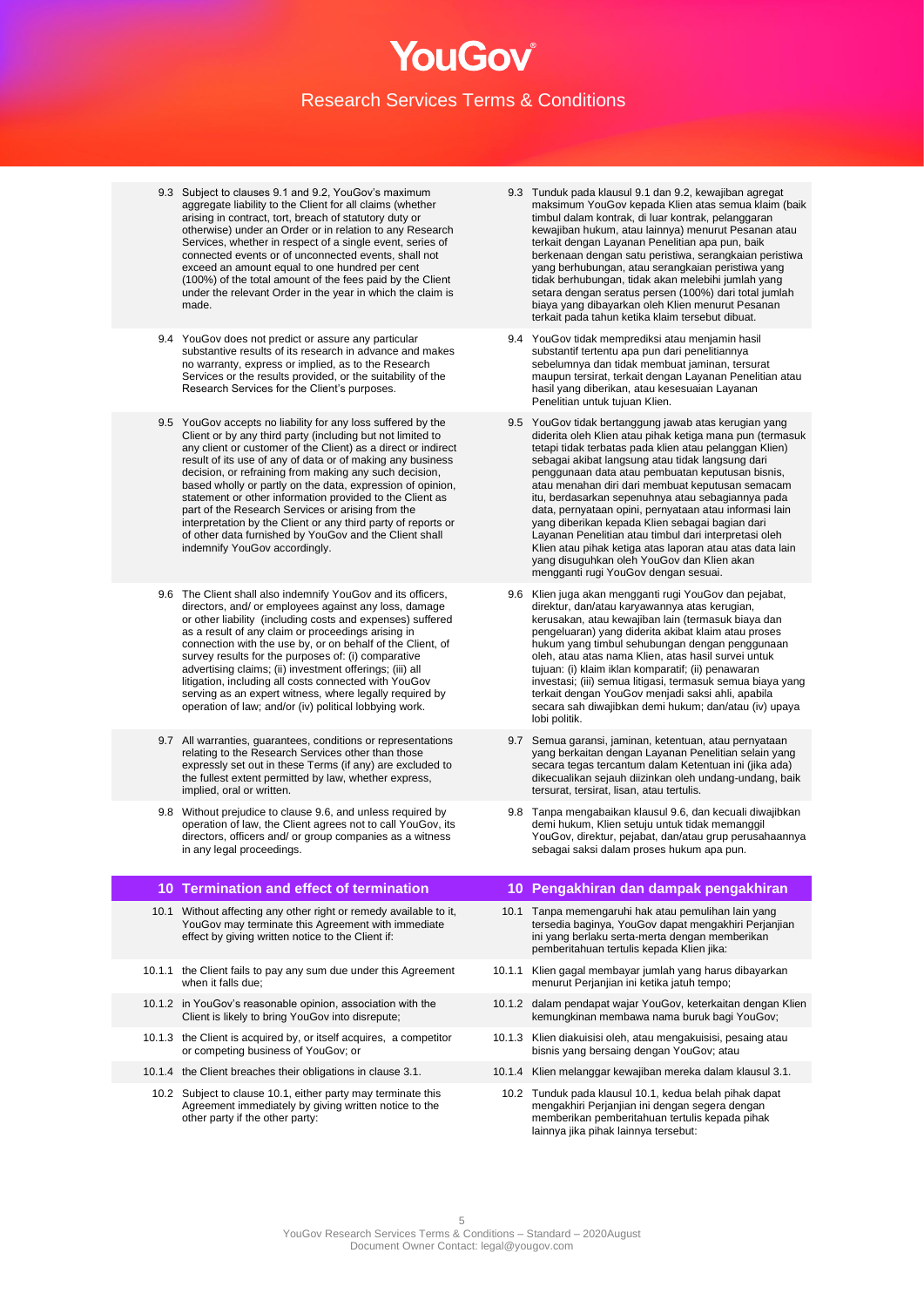- 10.2.1 commits any material breach of any of this Agreement which cannot be remedied or commits any material breach of this Agreement which can be remedied and fails to remedy that breach and within thirty (30) days after notice from the other party giving full particulars of the breach and requiring it to be remedied; or
- 10.2.2 enters into liquidation, whether compulsory or voluntary (except for the purposes of bona fide reconstruction or amalgamation), or compounds with or makes any arrangements with its creditors or makes a general assignment for the benefit of its creditors, or has a receiver, manager, administrative receiver or administrator appointed over the whole or substantially the whole of its undertaking or assets, or if it ceases or threatens to cease to carry on its business, or makes any material change in its business, or if it suffers any analogous process in any jurisdiction.
	- 10.3 The Client may terminate all or part of the Research Services for convenience provided that it provides written notice and the following early termination fees shall be payable by the Client within 30 days of receipt by YouGov of the Client's written notice of termination:
- 10.3.1 at any time prior to the finalisation of the questionnaire(s) – 25% of the total fees due under the Order;
- 10.3.2 after any questionnaire is finalised but prior to the commencement of any fieldwork – 50% of the total fees due under the Order;
- 10.3.3 after any fieldwork has commenced but before delivery of results – 75% of the total fees due under the Order;
- 10.3.4 at any point following the delivery of any results 100% of the total fees due under the Order.
- 10.4 Without affecting any other right or remedy available to it, YouGov may suspend the supply of Research Services under any Order or any other agreement between the Client and YouGov if the Client fails to pay any amount due on the due date for payment, the Client becomes subject to any of the events listed in clause 10.2.2, or YouGov reasonably believes that the Client is about to become subject to any of them.
- 
- 10.5.1 immediately pay to YouGov any YouGov's outstanding invoices and interest; and
- 10.5.2 have no right to use any materials or deliverables provided by YouGov prior to making payment in accordance with this clause.
- 10.6 Termination shall not affect any rights, remedies, obligations or liabilities of the parties that have accrued up to the date of termination, including the right to claim damages in respect of any breach of this Agreement, which existed at or before the date of termination or expiry
- 10.2.1 melakukan pelanggaran material atas Perjanjian ini yang tidak dapat diperbaiki, atau melakukan pelanggaran material atas Perjanjian ini yang dapat diperbaiki dan gagal melakukan perbaikan atas pelanggaran tersebut dan dalam waktu tiga puluh (30) hari setelah pemberitahuan dari pihak lainnya yang menyampaikan perincian lengkap tentang pelanggaran tersebut dan mengharuskannya untuk diperbaiki; atau
- 10.2.2 mengalami likuidasi, baik wajib atau sukarela (kecuali untuk tujuan rekonstruksi atau amalgamasi yang bonafide), atau membuat kesepakatan komposisi dengan atau membuat penjadwalan ulang dengan krediturnya atau melakukan pengalihan umum untuk kepentingan krediturnya, atau memiliki kurator, pengelola, kurator administratif, atau administrator yang ditunjuk untuk mengelola seluruh atau pada dasarnya seluruh usaha atau asetnya, atau jika ia menghentikan atau mengancam untuk menghentikan bisnisnya, atau membuat perubahan material dalam bisnisnya, atau jika ia mengalami proses yang sepadan di yurisdiksi mana pun.
	- 10.3 Klien dapat mengakhiri sebagian atau semua Layanan Penelitian secara sepihak asalkan Klien memberikan pemberitahuan tertulis dan biaya pengakhiran awal berikut harus dibayarkan oleh Klien dalam waktu 30 hari sejak YouGov menerima pemberitahuan pengakhiran tertulis dari Klien:
- 10.3.1 kapan saja sebelum finalisasi kuesioner 25% dari total biaya yang harus dibayarkan menurut Pesanan;
- 10.3.2 setelah kuesioner difinalisasi, tetapi sebelum dimulainya pekerjaan lapangan – 50% dari total biaya yang harus dibayarkan menurut Pesanan;
- 10.3.3 setelah pekerjaan lapangan dimulai, tetapi sebelum penyerahan hasil – 75% dari total biaya yang harus dibayarkan menurut Pesanan;
- 10.3.4 kapan saja sesudah penyerahan hasil 100% dari total biaya yang harus dibayarkan menurut Pesanan.
	- 10.4 Tanpa memengaruhi hak atau pemulihan lain yang tersedia baginya, YouGov dapat menangguhkan penyediaan Layanan Penelitian menurut Pesanan apa pun atau perjanjian lain apa pun antara Klien dan YouGov jika Klien gagal untuk membayar jumlah yang harus dibayarkan pada tanggal jatuh tempo pembayaran, Klien menjadi tunduk pada peristiwa yang tercantum dalam klausul 10.2.2, atau YouGov secara wajar meyakini bahwa Klien akan menjadi tunduk padanya.
- 10.5 On termination for any reason the Client shall: 10.5 Pada saat pengakhiran karena alasan apa pun, Klien akan:
	- 10.5.1 segera membayar kepada YouGov segala faktur dan bunga YouGov yang belum dibayarkan; dan
	- 10.5.2 tidak berhak menggunakan materi atau hasil kerja apa pun yang disediakan oleh YouGov sebelum melakukan pembayaran sesuai dengan klausul ini.
	- 10.6 Pengakhiran Perjanjian ini tidak akan memengaruhi hak, pemulihan, kewajiban, dan liabilitas para pihak yang telah terkumpul hingga tanggal pengakhiran, termasuk hak untuk mengklaim ganti rugi terkait dengan pelanggaran Perjanjian ini, yang ada pada saat atau sebelum tanggal pengakhiran atau berakhir.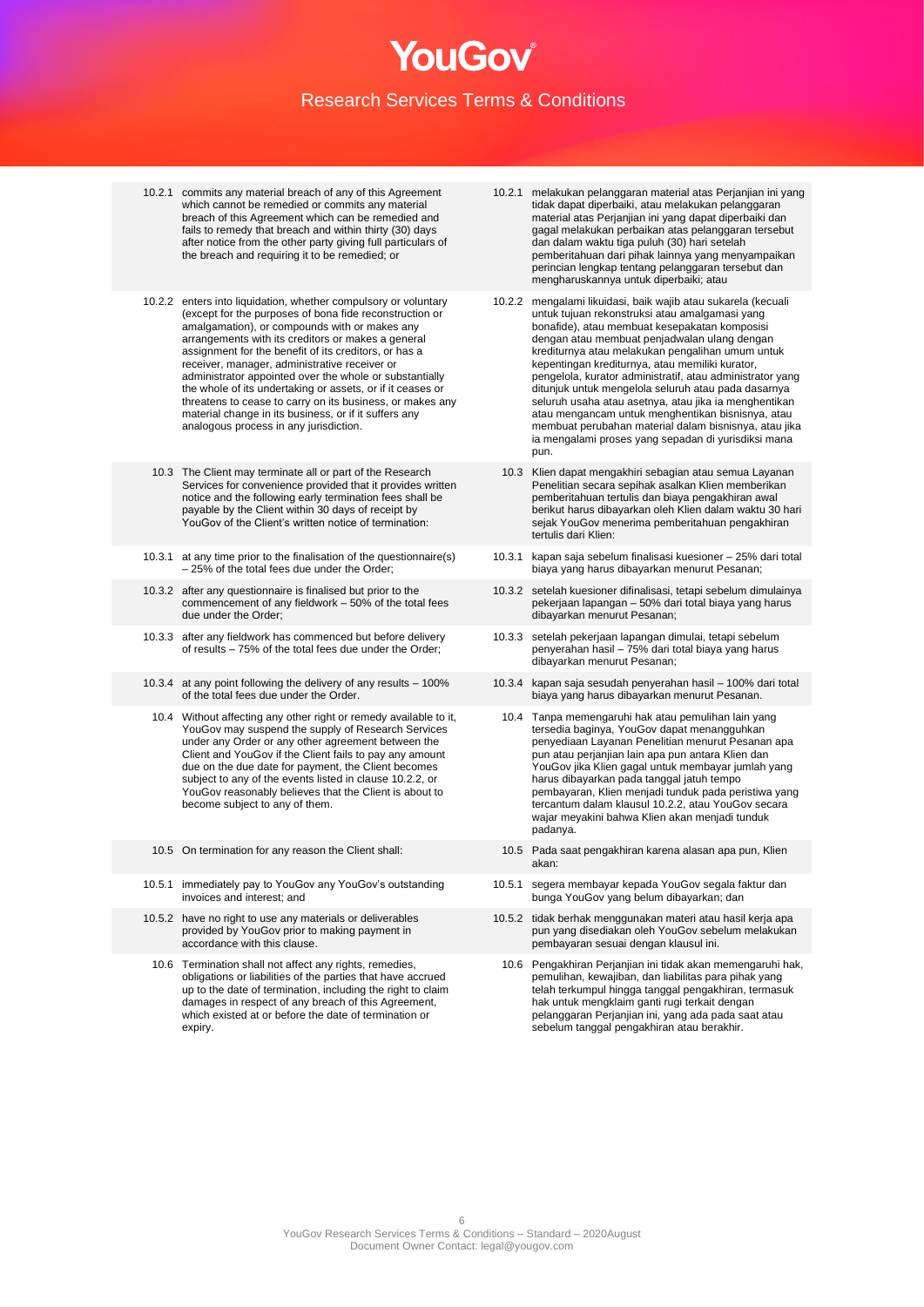### **11 General 11 Umum**

- 11.1 Force majeure: neither party shall be in breach nor liable for delay in performing, or failure to perform, any of its obligations under this Agreement (other than the Client's obligation to pay fees due) if such delay or failure results from events, circumstances or causes beyond its reasonable control, including but not limited to, diseases, epidemics or pandemics.
- 11.2 Publicity: YouGov shall have the right to make any press announcement or statement in connection with this Agreement and respond to any request to make the same.
- 11.3 Assignment: the rights and obligations of the Client may not be transferred to any other person, without YouGov's prior written consent. YouGov may at any time assign, subcontract, delegate, otherwise transfer, or deal in any other manner with any or all of its rights and obligations under this Agreement.
- 11.4 No third party rights: no third party may enforce any provisions of this Agreement.
- 11.5 Local laws: each party shall comply with locally applicable laws and any requests from legal authorities in relation to this Agreement or any Order . The terms of this Agreement shall apply to the maximum extent permitted by local laws. The invalidity or unenforceability of any part of this Agreement does not entail the invalidity of the entire agreement.
- 11.6 Authorised signatory: the Client confirms that the person signing the Order is authorised to sign and bind the Client.
- 11.7 Survival: the rights and obligations of the parties under sections titled Confidential Information, Termination and effect of termination, Intellectual Property Rights, Data Protection, Fees and payment, Publication approval service, General and Governing Law and jurisdiction shall survive the expiration or termination of this Agreement.
- 11.8 Relationship of the parties: The relationship of parties established by this Agreement shall be that of independent contractors and nothing contained in this Agreement shall be construed to constitute the parties as principal and agent, employer and employee, franchisor and franchisee, partners, co-owners or otherwise as participants in a joint venture or common undertaking.
- 11.9 Non-reliance: The Client acknowledges that it is not entering into this Agreement in reliance on any statements, representations or promises not expressly included within this Agreement.
- 11.10 Notices: Notices or any other communications required or permitted under this Agreement shall be given in writing, in English, and delivered by (i) hand in person to the registered address of a party, or (ii) e-mail followed by a registered mail (return receipt requested) or international reputable courier delivery addressed to the relevant party and shall then be deemed to have been duly received by the recipient.

- 11.1 Keadaan kahar: kedua belah pihak tidak melanggar atau bertanggung jawab atas penundaan pelaksanaan, atau kegagalan untuk melaksanakan, kewajibannya menurut Perjanjian ini (selain kewajiban Klien untuk membayar biaya yang jatuh tempo) jika penundaan atau kegagalan tersebut akibat dari peristiwa, kondisi, atau penyebab yang berada di luar kendali wajarnya, termasuk tetapi tidak terbatas pada, penyakit, epidemi, atau pandemi.
- 11.2 Publisitas: YouGov tidak berhak untuk membuat pengumuman atau pernyataan pers terkait dengan Perjanjian ini dan menanggapi permintaan untuk melakukan hal yang sama.
- 11.3 Pengalihan: hak dan kewajiban Klien tidak dapat dipindahtangankan kepada orang lain, tanpa izin tertulis sebelumnya dari YouGov. YouGov dapat sewaktu-waktu mengalihkan, mensubkontrakkan, mendelegasikan, mentransfer, atau berurusan dengan cara lain dengan segala atau semua hak dan kewajibannya menurut Perjanjian ini.
- 11.4 Tidak ada hak pihak ketiga: tidak ada pihak ketiga yang dapat menegakkan ketentuan apa pun dalam Perjanjian ini.
- 11.5 Hukum setempat: masing-masing pihak akan mematuhi undang-undang setempat yang berlaku dan segala permintaan dari pihak berwenang hukum terkait dengan Perjanjian ini atau Pesanan. Ketentuan dalam Perjanjian ini akan berlaku sejauh yang diizinkan oleh hukum setempat. Apabila ada bagian dalam Perjanjian ini yang dianggap tidak sah atau tidak dapat diberlakukan, hal itu tidak menjadikan seluruh perjanjian tidak sah.
- 11.6 Penanda tangan yang berwenang: Klien menegaskan bahwa orang yang menandatangani Pesanan memiliki wewenang untuk menandatangani dan mengikatkan Klien.
- 11.7 Ketetapberlakuan: hak dan kewajiban para pihak menurut bagian yang berjudul Informasi Rahasia, Pengakhiran dan dampak pengakhiran, Hak Kekayaan Intelektual, Perlindungan Data, Biaya dan pembayaran, Layanan persetujuan publikasi, Umum, serta Hukum yang mengatur dan yurisdiksi akan tetap berlaku setelah berakhirnya atau diakhirinya Perjanjian ini.
- 11.8 Hubungan para pihak: Hubungan para pihak yang ditetapkan dalam Perjanjian ini adalah hubungan kontraktor independen dan tidak ada satu pun yang terkandung dalam Perjanjian ini yang ditafsirkan sebagai menetapkan para pihak sebagai prinsipal dan agen, pemberi kerja dan karyawan, pemberi waralaba dan penerima waralaba, rekanan, pemilik bersama, atau sebagai peserta dalam usaha patungan atau usaha bersama.
- 11.9 Ketidakbergantungan: Klien mengakui bahwa pihaknya tidak mengikatkan diri dalam Perjanjian ini dengan mengandalkan pernyataan, representasi, atau janji yang tidak secara tegas dicantumkan dalam Perjanjian ini.
- 11.10 Pemberitahuan: Pemberitahuan atau komunikasi lain yang diperlukan atau diizinkan menurut Perjanjian ini akan diberikan secara tertulis, dalam bahasa Inggris, dan dikirimkan (i) secara langsung ke alamat terdaftar dari satu pihak; atau (ii) lewat email diikuti dengan surat terdaftar (tanda terima kembali diminta) atau kurir internasional terkemuka yang dialamatkan kepada pihak terkait dan kemudian akan dianggap telah diterima oleh penerima.